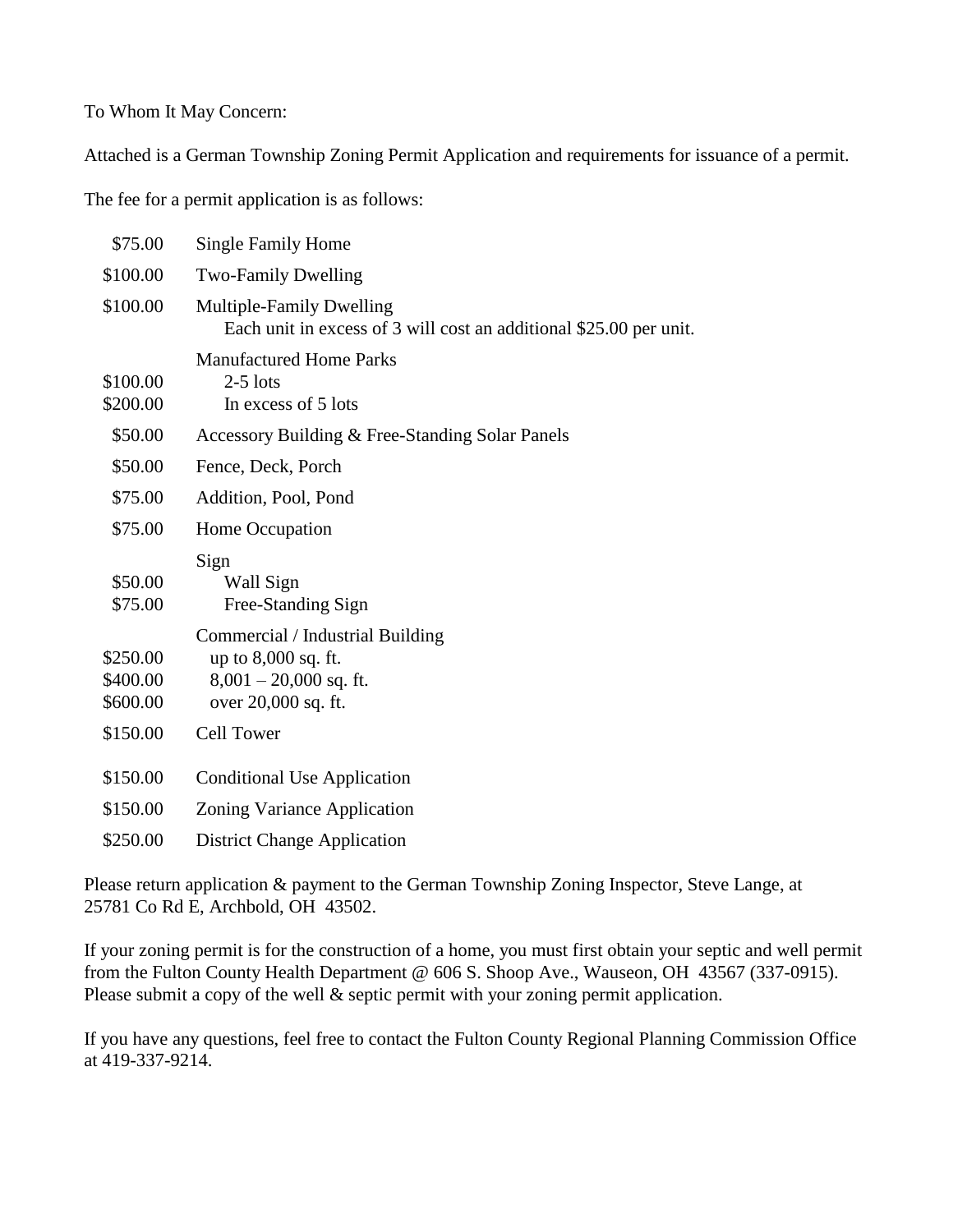## FULTON COUNTY, OHIO Application #

#### To the Board of Township Trustees:

The undersigned hereby applies for a Zoning Permit for the following use, to be issued on the basis of the representations contained herein, all of which applicant swears to be true. The application is required, in addition to the information requested on this form, to submit plans (drawn to scale) showing the actual dimensions and shape of the lot, exact sizes and locations of existing buildings on the lot, and the location and dimensions of the proposed buildings or alterations. *If the work described below has not been completed within one year from date of issuance of permit, said permit shall expire.*

**Locational Description (Township, Section, Range, etc.): GERMAN TOWNSHIP**

| Telephone #:                                                                                                  | (Home)                                                                                                                                               |  |  |  |  |
|---------------------------------------------------------------------------------------------------------------|------------------------------------------------------------------------------------------------------------------------------------------------------|--|--|--|--|
| <b>Existing Use:</b>                                                                                          |                                                                                                                                                      |  |  |  |  |
|                                                                                                               |                                                                                                                                                      |  |  |  |  |
| Addition<br>Sign<br>Residential                                                                               | Fence/Deck/Porch<br>Commercial<br><b>Accessory Building</b><br>Industrial<br># of Residential Units<br>Pool/Pond                                     |  |  |  |  |
| Other (Explain)                                                                                               |                                                                                                                                                      |  |  |  |  |
|                                                                                                               | If the proposed use is commercial or industrial, enclose a detailed description of the nature of the business.                                       |  |  |  |  |
| $(\checkmark)$ Type of Sewage System:                                                                         | Public Private Private<br>Permit #                                                                                                                   |  |  |  |  |
| $(\checkmark)$ Source of Water Supply:                                                                        | Private                                                                                                                                              |  |  |  |  |
|                                                                                                               | <b>Have you obtained a Drive Permit:</b> A drive permit is required for any new access to the highway.                                               |  |  |  |  |
| Percent of Lot to Be Occupied:                                                                                |                                                                                                                                                      |  |  |  |  |
| Lot Size:<br>Width _____________ Depth ________                                                               | Lot Area<br># of Acres                                                                                                                               |  |  |  |  |
| Front Yard <b>Rear Yard</b><br>Setbacks:<br>(The front yard setback is measured from the center of the road.) | Side Yard<br>Side Yard                                                                                                                               |  |  |  |  |
| <b>Square Footage:</b><br>Residence<br><b>Contract Contract Contract</b>                                      | <b>Accessory Building</b>                                                                                                                            |  |  |  |  |
| Garage Commercial Commercial                                                                                  | Other                                                                                                                                                |  |  |  |  |
|                                                                                                               | <b>Pool/Pond Dimensions:</b><br><u> 1989 - Jan Barbara Barbara, prima prima prima prima prima prima prima prima prima prima prima prima prima pr</u> |  |  |  |  |
| Stories Feet<br><b>Building Height:</b>                                                                       | Fence Type & Height:                                                                                                                                 |  |  |  |  |
| Sign Dimensions & Height:<br>Number of off-street parking spaces to be provided:                              |                                                                                                                                                      |  |  |  |  |
| Number of off-street loading berths to be provided:                                                           |                                                                                                                                                      |  |  |  |  |
| Is development more than 30 feet from a ditch or stream?                                                      | Yes<br>No.                                                                                                                                           |  |  |  |  |
| If no, how many feet from water body?                                                                         | <u> 1989 - Jan Barnett, fransk politik (</u>                                                                                                         |  |  |  |  |
| Is the site within a 100-year flood plain?                                                                    |                                                                                                                                                      |  |  |  |  |
|                                                                                                               | On a separate sheet attach a list of other supplemental requirements or conditions that will be met, or explain any points you                       |  |  |  |  |

feel need clarification. Submit a detailed drawing of the proposal and attach.

Date: <u>and the set of the set of the set of the set of the set of the set of the set of the set of the set of the set of the set of the set of the set of the set of the set of the set of the set of the set of the set of th</u>

**Estimated Cost of Construction: \$**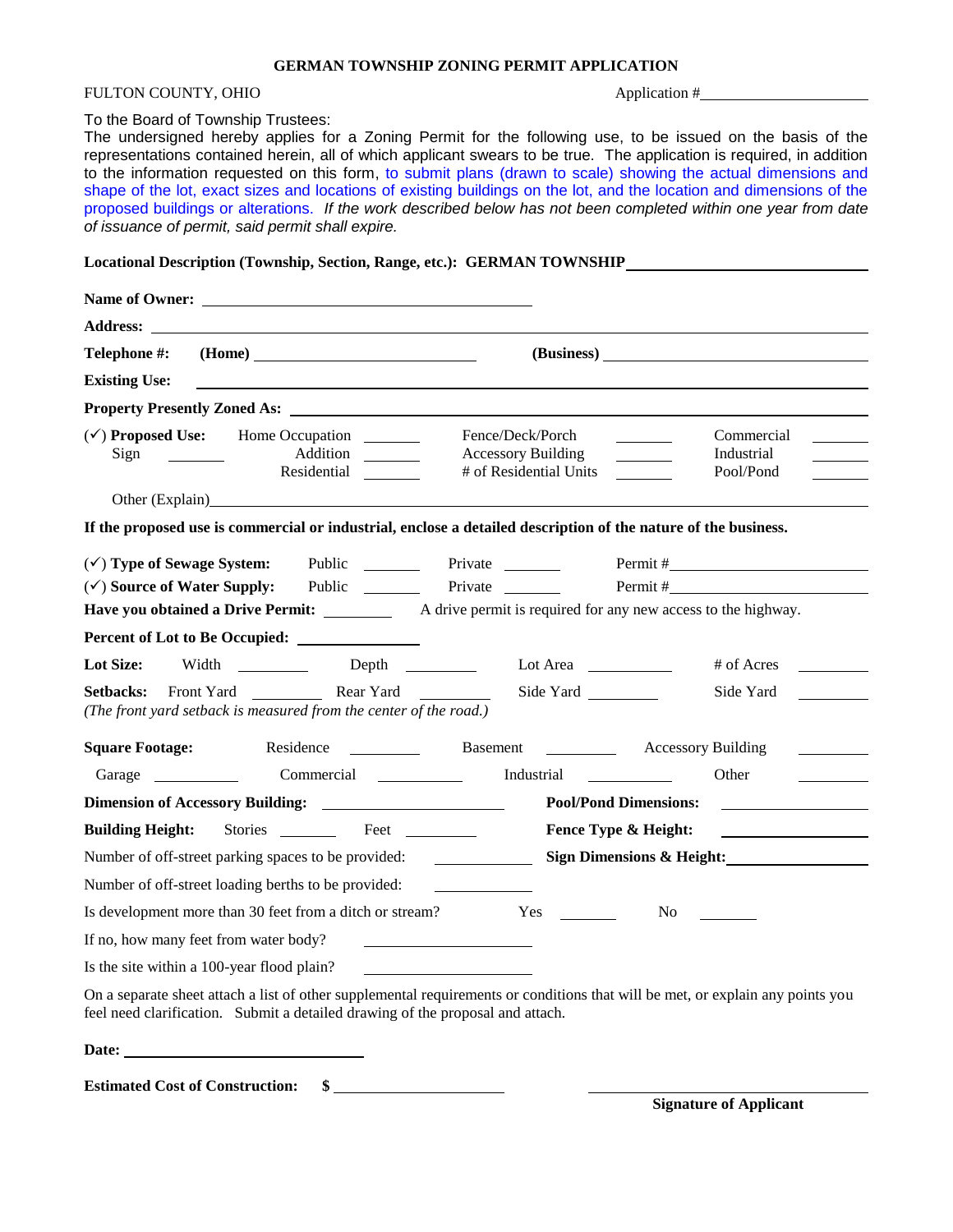| Application #                                                                                                                                                                                                                 |           |              |  |
|-------------------------------------------------------------------------------------------------------------------------------------------------------------------------------------------------------------------------------|-----------|--------------|--|
| Date Application Received:                                                                                                                                                                                                    |           | Fee Paid: \$ |  |
| Date of Action on Application: 1997                                                                                                                                                                                           | Approved: |              |  |
| If denied, reason for denial: North and South American control of the state of the state of the state of the state of the state of the state of the state of the state of the state of the state of the state of the state of |           |              |  |
|                                                                                                                                                                                                                               |           |              |  |
|                                                                                                                                                                                                                               |           |              |  |
| Zoning Inspector: 2000 and 2000 and 2000 and 2000 and 2000 and 2000 and 2000 and 2000 and 2000 and 2000 and 20                                                                                                                |           |              |  |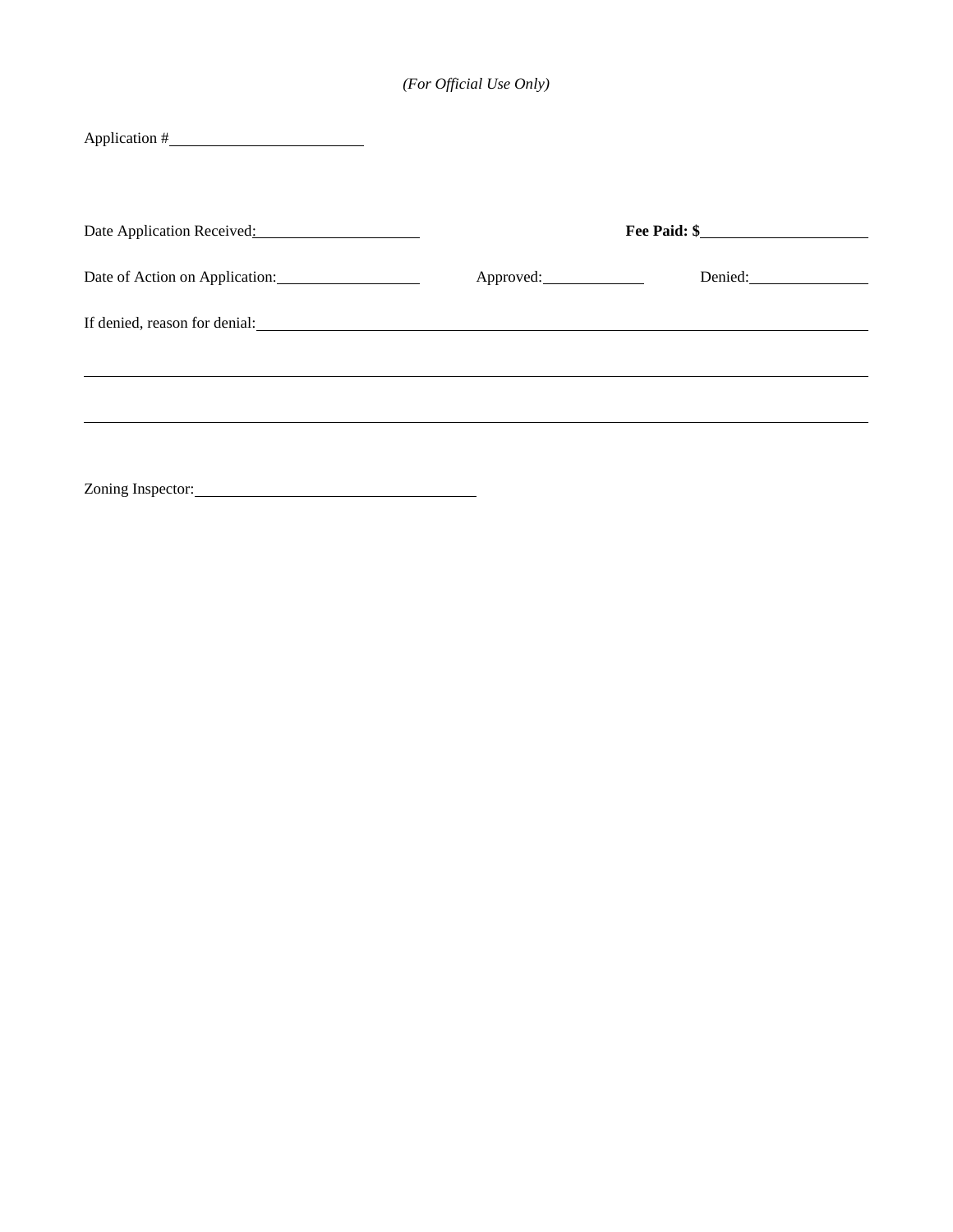## **POND PERMIT REQUIREMENTS**

#### Basic Plan Requirements

- A Development or Zoning Permit application for a pond must accompany the pond plan. The application must provide the name, address, and phone number of the landowner, the contractor and the party who should be informed of progress on the review of the application, for example the landowner, contractor, attorney, architect or engineer. If used as a water supply, ponds require a special water supply permit issued by the Fulton County Health Department in addition to the appropriate development of zoning permit.
- $\Box$  A copy of the survey of the parcel upon which the pond is being constructed should accompany the pond plan. If a survey is not available then a copy of the quarter section plat where the parcel is located can be provided.
- The pond plan must indicate the scale of the drawing. Select the scale of the drawing carefully to fit all the necessary information on a single plan sheet. Plans may be submitted on any size plan sheet ranging from 8½" x 11" to 24" x 36". If necessary use additional sheets. Be sure to draw plans as accurately as possible. The Engineer's Office may require additional information to evaluate the project.
- $\Box$  The pond plan must have the north arrow pointing toward the top of the drawing or to the left side of the drawing, preferably toward the top.
- $\Box$  The pond plan must show the location, elevation and description project benchmarks.
- If the proposed pond is to be located in a flood plain, a copy of the Flood Plain Permit issued by the Fulton County Planning Director must accompany the pond plan.
- $\Box$  If the pond spoil is to be hauled away from the site a copy of the Haul Route Permit issued by the Fulton County Engineer must accompany the pond plan. In certain circumstances removal of spoil materials may be considered a mining operation and may require special state, county and township permits. Issuance of a Fulton County Pond Permit does not constitute approval of a mining operation and does not absolve the landowner or contractor of their obligation to obtain the necessary mining permits for the removal of spoils from a pond site.
- If wetlands are impacted by the pond construction or the disposal of spoils, an OEPA 401 Permit and U.S. Army Corps of Engineers 404 Permit may be required and should be submitted with the pond plan. Issuance of a Fulton County Pond Permit does not absolve the landowner from obtaining 401 and 404 Permits if required.
- $\Box$  The proposed alteration of ditches, drains or watercourses requires a permit issued by the County Engineer. An OEPA 401 Permit and a U.S. Army Corps of Engineers 404 Permit may also be required and should be submitted with the pond plan. Issuance of a Fulton County Pond Permit in this circumstance does not absolve the landowner from obtaining 401 and 404 Permits if required.
- Any permits named above that are issued by the County Engineer or the County Planning Director can be considered simultaneously with the pond permit. The number of additional permits required may, however, influence the time it takes to process the pond permit application by the Engineer's Office.
- $\Box$  The pond plan must show all ditches, creeks, tile outlets, wetlands, flood plains and other natural features that that may affect the development of the property.
- □ Pond plans are required to show the pond setback distance from the proposed road rights-of-way set forth in the Access Management Plan for Fulton County.
	- *Minimum setback distance is 75 ft. from the proposed highway right-of-way.*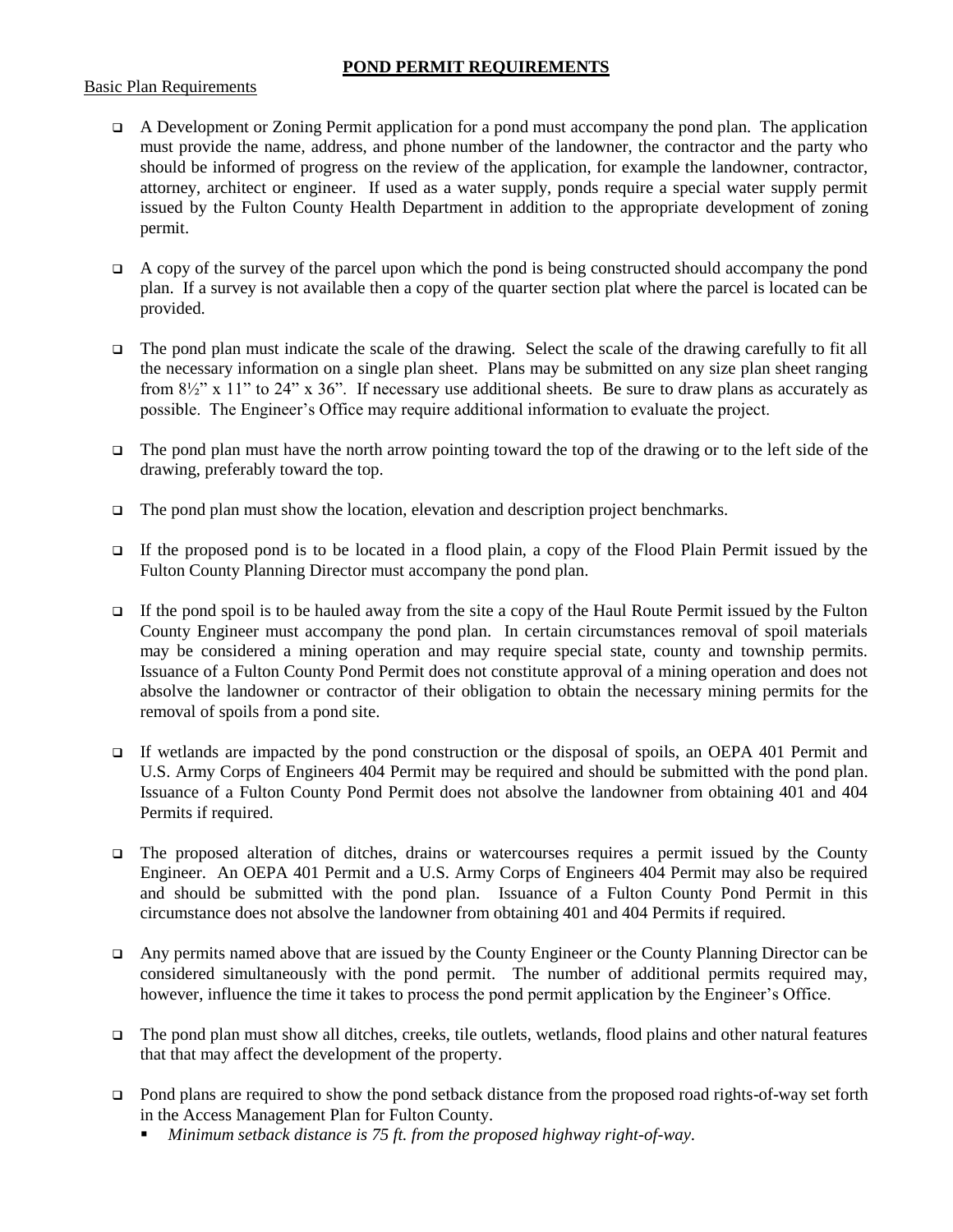- $\Box$  Plans must show the setback distance of the proposed pond from property lines.
	- *Minimum setback distance from property lines to a pond is 30 feet*
- □ Pond plans must depict the locations of all buildings on, and adjacent to the parcel, and must provide the distances between the proposed pond and those buildings.
	- *Minimum offset distance from buildings to a pond in a clay soil is 30 feet*
	- *Minimum offset distance from buildings to a pond in a sandy soil is 50 feet with rip rap placed to protect the slope nearest the building*
- □ The pond plan must show the location of wells and septic systems on, and adjacent to the parcel, and must show the distances between the proposed pond and the wells and septic systems.
	- *Minimum offset distance from wells and leach fields to a pond in clay soils or where a compacted clay blanket or core trench is installed is 50 feet*
	- *Minimum offset distance from wells and leach fields to water table ponds in sandy soils without a core trench is 100 feet but a 200 foot offset is recommended*
- The plans must show the location and setback distance from open ditches and watercourses on or adjacent to the site.
	- *Minimum distance from a pond to the top of a ditch bank is 30 feet*
	- *The setback distance from a pond to open ditches along any road must be at least 80 feet unless otherwise delineated by the County Engineer*
- The location and the general dimensions of all spoil piles and the setback distances of spoil piles from ditches, watercourses, rights-of-way and property lines are required on the pond plan.
	- *Minimum distance from the toe of any spoil pile to the top of open ditch banks is 30 feet*
	- *The minimum distance from the toe of any spoil pile to property lines is 10 feet*
	- *Spoil can not be placed within proposed highway rights-of-way without a permit to occupy the rightof-way issued by the County Engineer or the Township*
- $\Box$  Pond plans must include a finish surface-grading plan depicting how the site will surface drain after pond construction and deposition of spoil.
- $\Box$  The pond plan will show the location and offset distance from any tiles crossing the parcel
	- *Minimum distance between a pond and any drainage tile is 30 feet*
	- *Tiles to be removed, capped or relocated to complete pond construction must be shown on the pond plan*
- All ponds must have a controlled overflow or emergency spillway to safely handle excess water. Overflow from the pond must be safely discharged, away from any structures used for human occupancy, into a properly sized and well-maintained drainage outlet in such a manner that it does not damage adjacent rights-of-way or adjoining property.
- If natural waterways are to be altered or affected in any way provisions must be made so as not to back up water or create drainage problems for upstream and adjacent landowners.
- In addition to notifying the Ohio Utility Protection Service (OUPS) at 1-800-362-2764, the contractor must notify the Engineer's Office at 419-335-3816 or the Planning Office at 419-337-9214 at least 48 hours prior to commencing work. The contractor is also responsible for proper traffic control at the site and must keep all pavement surfaces clean and free of mud and debris.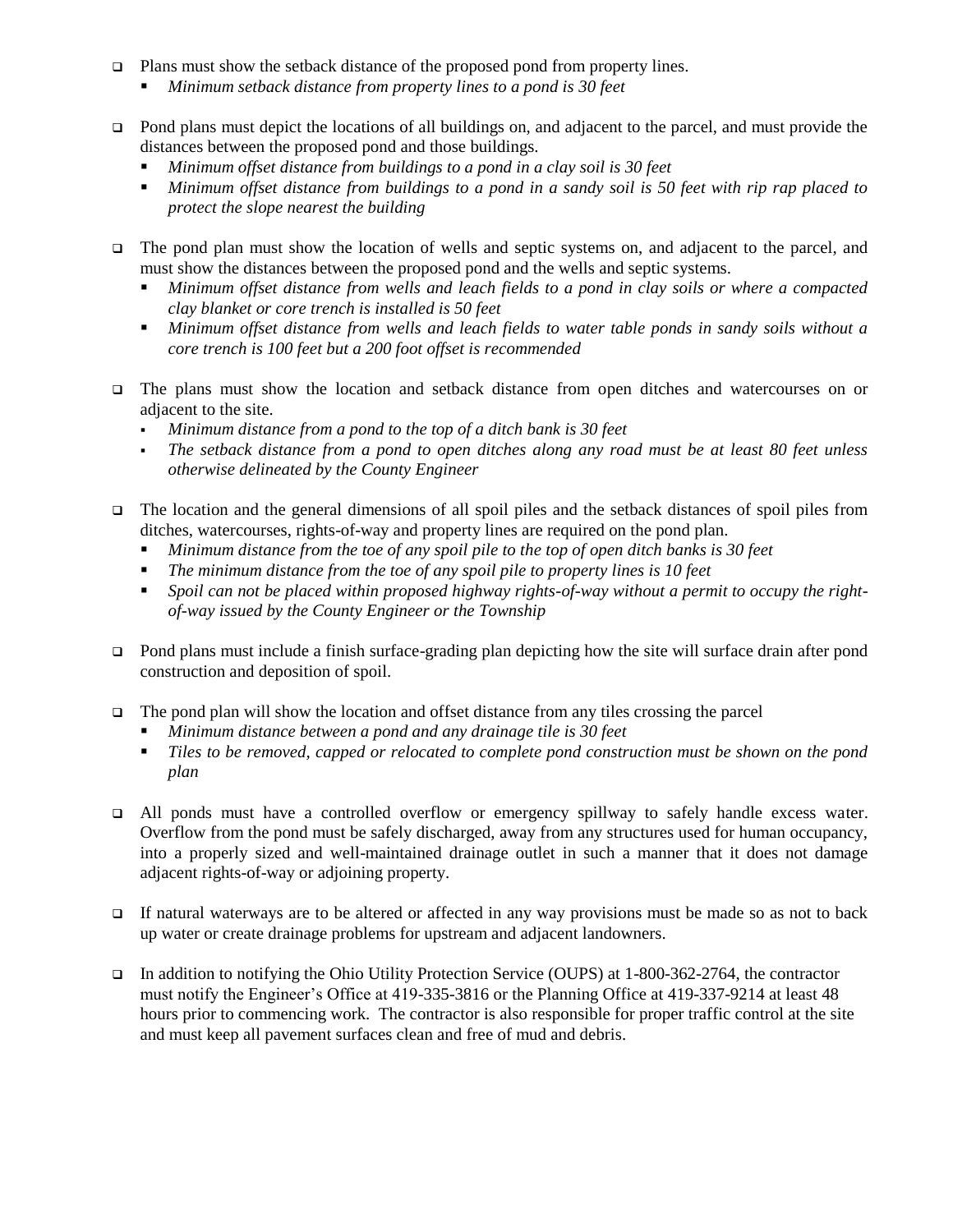# **POND PERMIT GERMAN TOWNSHIP**

| Address:<br>Address:                                                                                                                      |                                                                            |
|-------------------------------------------------------------------------------------------------------------------------------------------|----------------------------------------------------------------------------|
|                                                                                                                                           |                                                                            |
|                                                                                                                                           |                                                                            |
| Phone:<br>Phone:<br><u> 1989 - Johann Barnett, fransk politiker (</u>                                                                     |                                                                            |
| Name<br>Address                                                                                                                           | Phone                                                                      |
|                                                                                                                                           |                                                                            |
| <b>Address</b>                                                                                                                            | Town-Range-Section and Township                                            |
| Parcel No.<br>Parcel Description                                                                                                          | Acres                                                                      |
| (Check or fill in all that apply)<br><b>Pond Data:</b>                                                                                    |                                                                            |
| Water Supply<br>Pond Use:<br>Recreational _______                                                                                         | Mining                                                                     |
| Borrow pit<br>Animal waste                                                                                                                | Wetland                                                                    |
| Livestock water<br>Fire Protection                                                                                                        | Storm water                                                                |
| Farmstead<br>House Lot<br>Location:                                                                                                       | Farmland                                                                   |
| Floodplain<br>Wetland                                                                                                                     |                                                                            |
| Soil Type $(s)$ :<br><u> Alexandria de la contexta de la contexta de la contexta de la contexta de la contexta de la contexta de la c</u> |                                                                            |
|                                                                                                                                           |                                                                            |
| Clay<br>Sand over clay<br>$\mathcal{L}^{\text{max}}_{\text{max}}$ .                                                                       |                                                                            |
| Pond Type:                                                                                                                                |                                                                            |
| Excavated: Embankment: Water table:<br><u> 1990 - Jan James Barnett, primeira politik (</u>                                               | Clay lined: _________                                                      |
| Pond Size:                                                                                                                                |                                                                            |
| Length: Ave. Width: Surface Area:                                                                                                         |                                                                            |
| Drainage Area to Pond: Pond Capacity: 2008.                                                                                               | Depth: $\_\_\_\_\_\_\_\_\_\_\_\_\_\_\_\_\_$<br>Spillway Capacity: ________ |
| Pond overflow outlet directed to:                                                                                                         |                                                                            |
| Excavation / Embankment:                                                                                                                  |                                                                            |
|                                                                                                                                           |                                                                            |
| Spoil Piled: Spoil Hauled: Spoil Cuantity: Spoil Quantity:                                                                                |                                                                            |
|                                                                                                                                           |                                                                            |
| Setbacks / Offsets:                                                                                                                       |                                                                            |
| Right-of-way: Center of Highway: Nearest Property Line: Nearest Building: Nearest Building:                                               |                                                                            |
|                                                                                                                                           |                                                                            |
| Floodplain: Spoil to R/W: Spoil to PL: Spoil to Ditch: ______                                                                             |                                                                            |
| Other Permits:                                                                                                                            |                                                                            |
| Water Supply: Floodplain: Haul Route: Alter Ditch: OEPA 401:                                                                              |                                                                            |
|                                                                                                                                           |                                                                            |